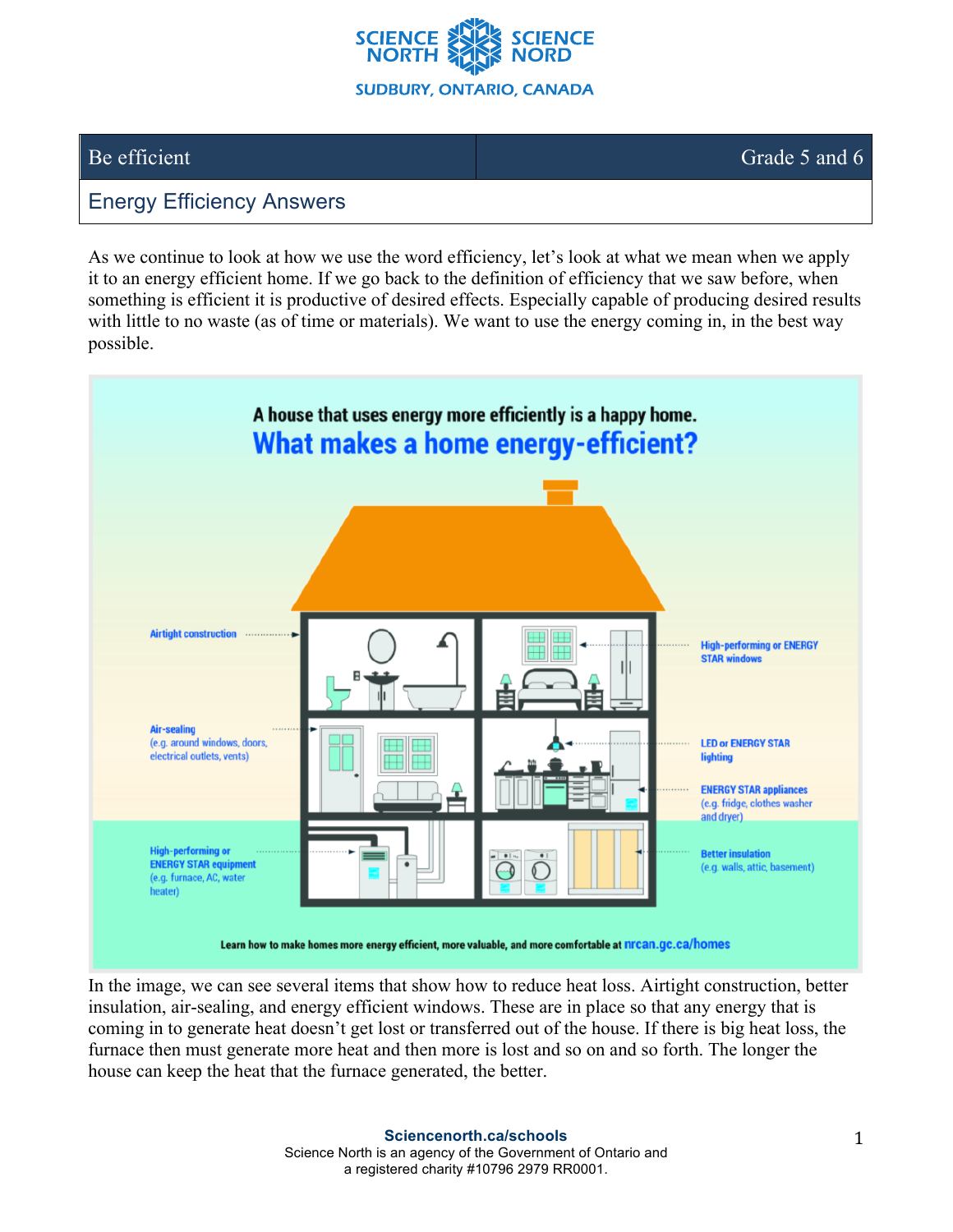

The rest of the items shown in the infographic relate to energy efficient equipment, appliances, and lighting.

For the next few calculations, let's also consider the concept of *energy conservation* in order to contrast with energy efficiency. When we talk about energy conservation, we can think of it as energy that we have chosen not to use at all. For example, we could choose to hang clothes outside on the line instead of using the dryer if the weather permits.

When we are thinking of *energy efficiency*, this means we will use some energy, but our appliance or equipment will use the least amount possible to get the job done. These machines are designed to limit the amount of energy lost. For example, an energy efficient light bulb won't heat up like an inefficient one. In an efficient bulb, the electrical energy that we have paid for will make light not heat. In an inefficient bulb, we pay to get it hot and light it up.

Let's do a clothes dryer energy calculation. Home energy is measured in kilowatt-hours. If we want to know how much energy our dryer uses, we'll need to know how many watts it has and how long we'll dry the laundry for.

| <b>Dryer rating</b> | Length of dry | How many watt-<br>hours? | How many kilowatt-<br>hours? |
|---------------------|---------------|--------------------------|------------------------------|
| 3 000W              | . hour        | 3 000 Wh                 | 3 kWh                        |

To find out how many watt-hours the dryer uses, we can multiply the dryer rating by the length of the dry cycle. Once we know how many watt-hours we have, we need to divide by 1000 to get a number in kilowatt-hours. Let's try another.

| <b>Dryer rating</b> | Length of dry                  | How many watt- | How many kilowatt- |
|---------------------|--------------------------------|----------------|--------------------|
|                     |                                | hours?         | hours?             |
| 3 000W              | $\frac{1}{2}$ an hour or 0.5hr | . 500 Wh       | $1.5$ kWh          |
| 5 000W              | l hr                           | 5 000 Wh       | 5 kWh              |
| 1800W               | $45$ min or $0.75$ hr          | 1 350 Wh       | $1.35$ kWh         |
| 2 500W              | hr.                            | 2 500 Wh       | $2.5$ kWh          |

Different dryers will use different amounts of energy. Energy efficient clothes dryers can use longer cycles with less heat because that dries the laundry with less total energy. They can also incorporate sensors, like a moisture sensor, that can turn the machine off when the laundry is dry instead of tumbling it dry for nothing.

In an energy conservation scenario, every time we hang the laundry to dry, we save the total kWh from use. If we have a 3 000W dryer with a 1 hr dry cycle and we hang the clothes to dry 20 times over the season, how much energy have we saved?

*3 000W \* 1hr ÷ 1000 = 3 kWh 3 kWh \* 20 = 60 kWh We will have saved 60kWh of energy*